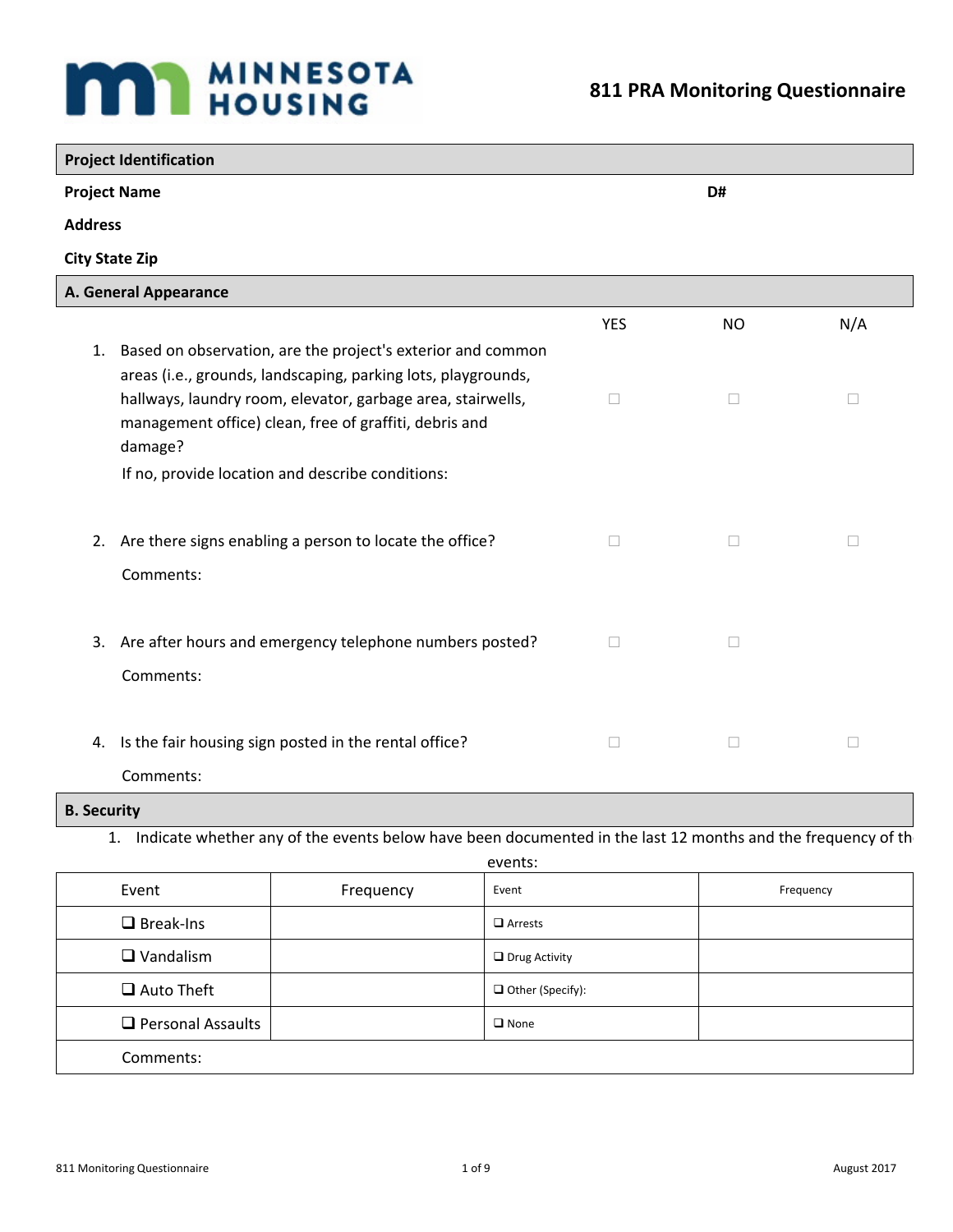1. Indicate which type of security measures, if any, are utilized on site:

| $\Box$ Tenant Patrol         | $\Box$ Police Patrol          | $\Box$ MotionSensors          | $\Box$ TV Monitors        |
|------------------------------|-------------------------------|-------------------------------|---------------------------|
| $\Box$ Security Cameras      | $\Box$ Paid On-Site Guard     | $\Box$ Paid Car Patrol        | $\Box$ Community Policing |
| $\Box$ Crime Prevention Plan | $\Box$ Drug Free Housing Plan | $\Box$ Volunteer Organization | $\Box$ None               |
| $\Box$ Other (specify):      |                               |                               |                           |

Comments:

3. Based on the answers in questions 1 and 2 above, what corrective actions, if any, have been taken by the owner/agent?

## **C. Vacancy and Turnover**

*Up to two units will be inspected, whether occupied or vacant, and documented on the 811 Unit Inspection Form.*

#### 1. What is the vacancy rate for 811 units over the past 12 months? 1.

|                       | <b>JAN</b> | <b>FEB</b> | <b>MAR</b> | <b>APR</b> | <b>MAY</b> | <b>JUN</b> | <b>JUL</b> | <b>AUG</b> | <b>SEP</b> | <b>OCT</b> | <b>NOV</b> | <b>DEC</b> |
|-----------------------|------------|------------|------------|------------|------------|------------|------------|------------|------------|------------|------------|------------|
| <b>MHF</b>            |            |            |            |            |            |            |            |            |            |            |            |            |
| $\overline{A}$<br>O/A |            |            |            |            |            |            |            |            |            |            |            |            |

- 2. Average length of time for unit turnover?
- 3. How many 811 units were vacant on the date of the on-site inspection?
- 4. Number of units visited?
- 5. Based on the interview with on-site staff, are any of the factors listed below contributing to vacancy or lengthy unit leasing time?

| $\Box$ Security problems<br>$\Box$ Inadequate marketing                  |                       | $\Box$ Project reputation                           | $\Box$ Referral process      |  |
|--------------------------------------------------------------------------|-----------------------|-----------------------------------------------------|------------------------------|--|
| $\Box$ Location                                                          | $\Box$ Lack of demand | $\Box$ Applicants do not meet<br>screening criteria | $\Box$ Accessibility options |  |
| $\Box$ Bedroom mix/size (indicate which BR size is difficult to<br>rent: |                       | $\Box$ Other (specify):                             |                              |  |

#### **Comments:**

## **6. Based on the answers above, what actions are being taken by the owner/agent to resolve any vacancy issues? 6.**

#### **D. Maintenance Procedures**

- 1. What is the owner/agent process for inspecting units?
- 2. Identify employee(s) responsible for conducting the inspections (Name/Title):
- 3. How often are units inspected?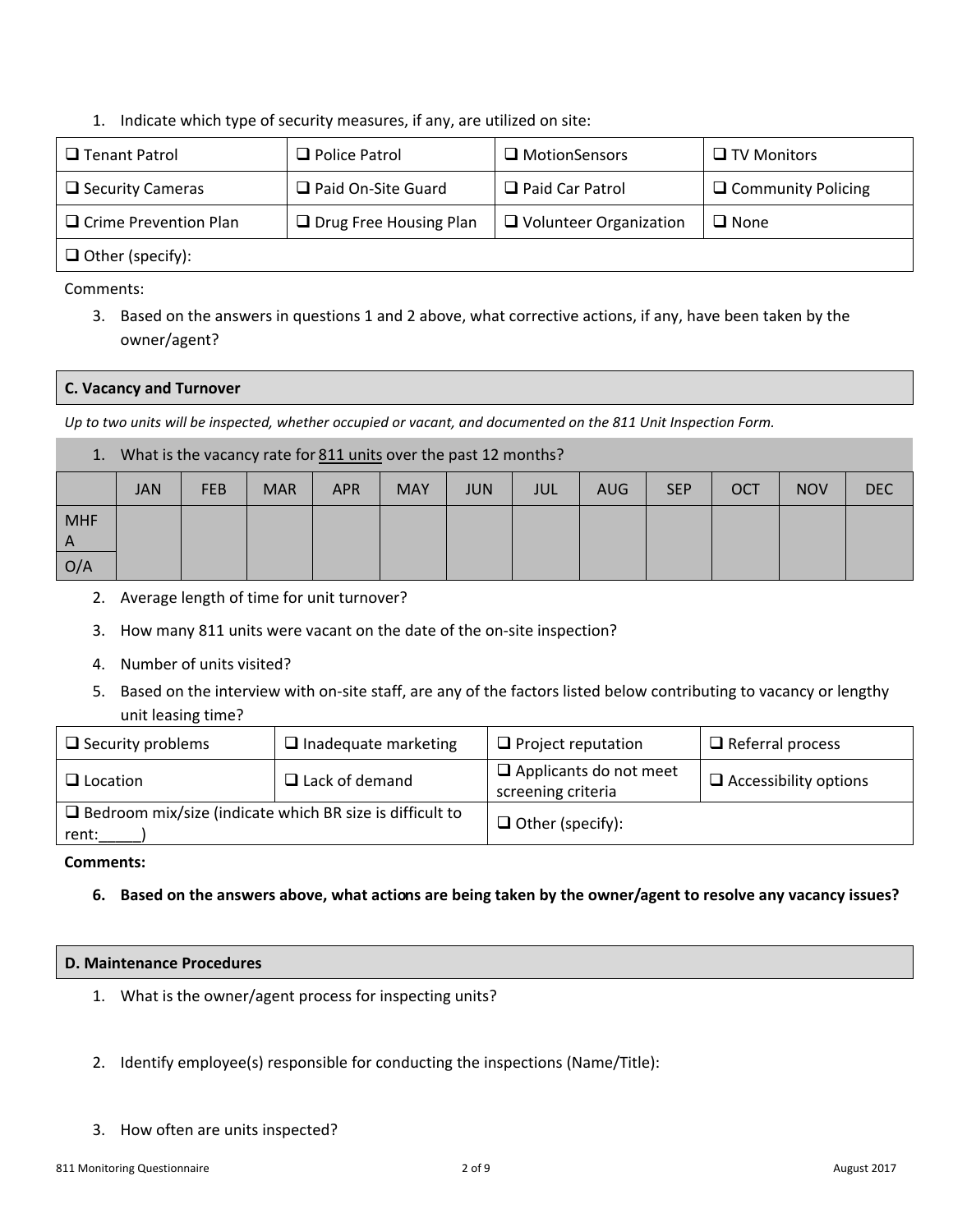| $\Box$ Quarterly<br>$\Box$ Monthly | <b>□</b> Semi-<br>Annually | <b>DAnnually</b> | $\Box$ Move-In | Move-Out | $\Box$ Other<br>(specify): |
|------------------------------------|----------------------------|------------------|----------------|----------|----------------------------|
|------------------------------------|----------------------------|------------------|----------------|----------|----------------------------|

Comments:

- 4. How are unit inspections documented? Please describe:
- 5. If deficiencies are noted during a unit inspection, what is the procedure for correction? Please describe: 5.

|                                                                                       | YES | NO.                                                                                     |  |  |  |
|---------------------------------------------------------------------------------------|-----|-----------------------------------------------------------------------------------------|--|--|--|
| Are damages caused by tenants properly identified and charged to<br>tenants?          |     |                                                                                         |  |  |  |
|                                                                                       |     |                                                                                         |  |  |  |
| Comments:                                                                             |     |                                                                                         |  |  |  |
|                                                                                       |     |                                                                                         |  |  |  |
| What is the owner/agent's procedure for addressing maintenance requests from tenants? |     |                                                                                         |  |  |  |
|                                                                                       | YES | NO.                                                                                     |  |  |  |
|                                                                                       |     | What is the average number of days from move-out until the unit is ready for occupancy? |  |  |  |

If yes, please describe:

10. What is the current number of open work orders/maintenance requests:

| Between 1-3 days: | Between 4-7 days: | More than one week: |
|-------------------|-------------------|---------------------|
|                   |                   |                     |

Comments:

11. Who is provided copies of completed work orders (check all that apply): 11.

| $\Box$ Tenant | $\square$ Tenant file | $\Box$ Maintenance staff | $\Box$ Other (specify): |
|---------------|-----------------------|--------------------------|-------------------------|
|---------------|-----------------------|--------------------------|-------------------------|

Comments:

| E. Lead-Based Paint Follow-Up and Monitoring |                                                                              |                                                         |            |           |     |
|----------------------------------------------|------------------------------------------------------------------------------|---------------------------------------------------------|------------|-----------|-----|
|                                              | Date property was constructed:                                               |                                                         |            |           |     |
|                                              | If the property was constructed after 1977, check n/a for questions 2 and 3. |                                                         |            |           |     |
|                                              |                                                                              |                                                         | <b>YES</b> | NO.       | N/A |
|                                              |                                                                              | 2. Has a lead-based paint inspection been<br>conducted? |            |           |     |
|                                              |                                                                              |                                                         | <b>YES</b> | <b>NO</b> | N/A |
|                                              |                                                                              | 3. Was lead found on the property?                      |            |           |     |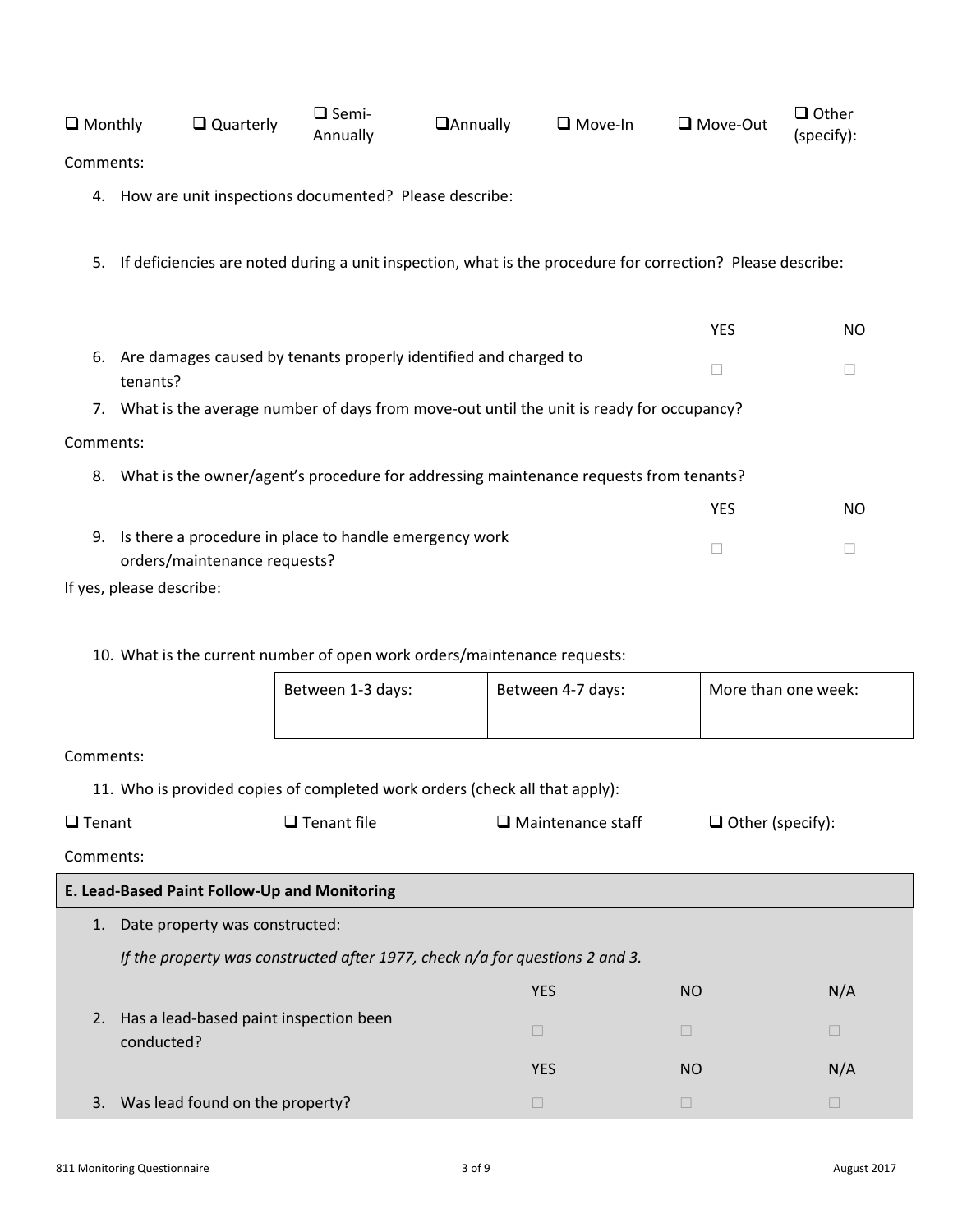|           | If no, is there a certification on file documenting the property has been certified as free of lead-based paint<br>a.<br>or lead hazards?          |            |            |           |  |
|-----------|----------------------------------------------------------------------------------------------------------------------------------------------------|------------|------------|-----------|--|
|           |                                                                                                                                                    | <b>YES</b> | <b>NO</b>  | N/A       |  |
|           |                                                                                                                                                    | $\Box$     | $\Box$     | $\Box$    |  |
|           | If yes, is there a HUD-approved lead hazard control plan?                                                                                          |            |            |           |  |
|           |                                                                                                                                                    | <b>YES</b> | <b>NO</b>  | N/A       |  |
|           |                                                                                                                                                    | $\Box$     | $\Box$     | $\Box$    |  |
|           | If yes, is the owner in compliance<br>i.                                                                                                           |            |            |           |  |
|           | with the HUD-apprpoved lead<br>hazard controlplan?                                                                                                 | <b>YES</b> | <b>NO</b>  | N/A       |  |
|           |                                                                                                                                                    | $\Box$     | $\Box$     | $\Box$    |  |
|           | F. Follow-up and Monitoring of Physical Inspections                                                                                                |            |            |           |  |
|           |                                                                                                                                                    | <b>YES</b> | <b>NO</b>  | N/A       |  |
|           | 1. Are there any deficiencies noted in the most<br>recent UPCS or other inspection?                                                                | $\Box$     | $\Box$     | $\Box$    |  |
|           |                                                                                                                                                    | <b>YES</b> | <b>NO</b>  | N/A       |  |
|           | 2. If yes, have they been corrected?                                                                                                               | $\Box$     | $\Box$     | $\Box$    |  |
| Comments: |                                                                                                                                                    |            |            |           |  |
|           | <b>G. General Management Operations</b>                                                                                                            |            |            |           |  |
|           |                                                                                                                                                    |            | <b>YES</b> | <b>NO</b> |  |
|           | 1. Are the tenant files, as well as other files that contain EIV reports, if<br>applicable, locked and secured in a confidential manner?           |            | $\Box$     | $\Box$    |  |
| 2.        | Who is authorized to have access to the tenant files (name/title)?                                                                                 |            | □          | $\Box$    |  |
| 3.        | Is documentation relating to an individual's domestic violence, dating<br>violence, or stalking, kept in a separate file in a secure location from |            | □          | □         |  |
|           | other tenant files?<br>4. Is the owner/agent maintaining tenant files in accordance with HUD's<br>document retention requirements?                 |            | □          | $\Box$    |  |
|           | 5. Is the owner/agent properly disposing of tenant records (shred, burn,<br>pulverize)?                                                            |            |            | $\Box$    |  |
|           | 6. Have all tenant complaints been satisfactorily resolved?                                                                                        |            | ш          | П         |  |
| 7.        | Is project staff able to adequately perform management and<br>maintenance functions?                                                               |            | □          | $\Box$    |  |

Comments:

How does the owner/agent implement HUD changes in policies and procedures? Describe the process: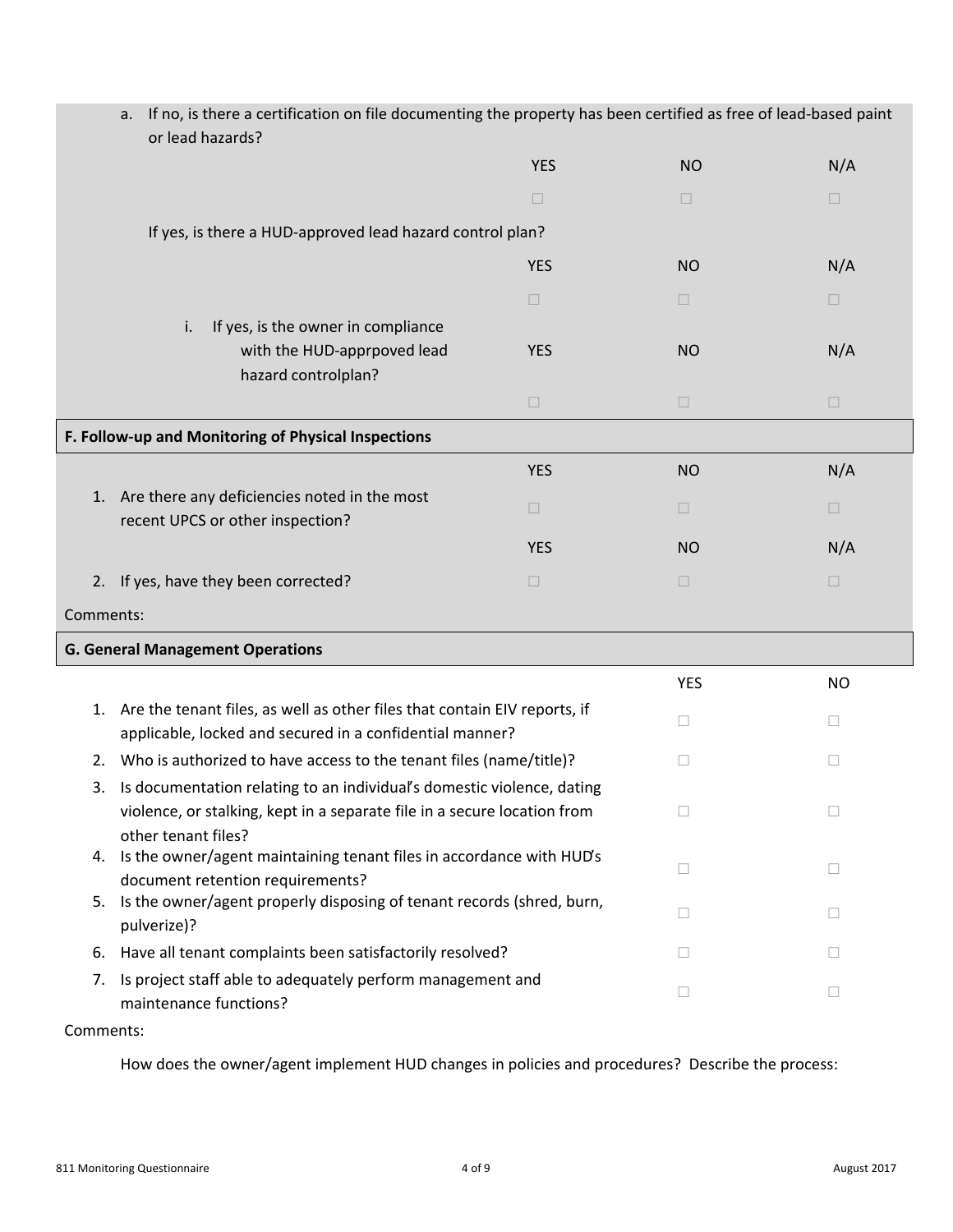|                                                                                    | <b>YFS</b> | NO |
|------------------------------------------------------------------------------------|------------|----|
| 8. Does the owner/agent have a formal, on-going training program for<br>its staff? |            |    |

If yes, indicate types of training used and the frequency.

| Type of Training           | Frequency | Type of Training                     | Frequency |
|----------------------------|-----------|--------------------------------------|-----------|
| $\Box$ On-site             |           | $\Box$ Industry/Association training |           |
| $\Box$ HUD seminars        |           | $\Box$ Local colleges                |           |
| $\Box$ Energy conservation |           | $\Box$ Other (specify):              |           |

Comments:

# **H. Application Processing and Tenant Selection**

1. Does the application form contain sufficient information to determine applicant eligibility? 1.

|    |                                                                                                                 | YES | NΟ |
|----|-----------------------------------------------------------------------------------------------------------------|-----|----|
| а. | Questions whether the applicant or any member of the                                                            |     |    |
|    | applicant household is subject to a lifetime state sex offender                                                 |     |    |
|    | registration program in any state.                                                                              |     |    |
|    | b. Asks for a list of all states in whijch the applicant or any                                                 |     |    |
|    | member of the applicant household has lived.                                                                    |     |    |
| C. | Asks for disclosure of SSN for all household members if a SSN                                                   |     |    |
|    | has been assigned.                                                                                              |     |    |
| d. | Form HUD-92006 "Supplement to Application for Federally                                                         |     |    |
|    | Assisted Housing" is attached to the application.                                                               |     |    |
|    | records and the contract of the contract of the contract of the contract of the contract of the contract of the |     |    |

- 2. Who is responsible for denying applications?
- 3. If a denial is appealed, who is responsible for reviewing and responding to the appeal?

| Comments: |                                                                             | YFS | NO. |
|-----------|-----------------------------------------------------------------------------|-----|-----|
| 4.        | Does the owner/agent have a written tenant selection plan?                  |     |     |
| 5.        | If yes, does the plan include all required criteria as stated in Chapter 4, |     |     |
|           | HUD Handbook 4350.3, Rev-1, and all applicable notices?                     |     |     |
|           | 6. If no, list the required criteria the tenant selection plan does not     |     |     |
|           | include:                                                                    |     |     |

| I. Leases, Deposits, and Rent |            |           |     |
|-------------------------------|------------|-----------|-----|
|                               | <b>YES</b> | <b>NO</b> | N/A |
|                               |            |           |     |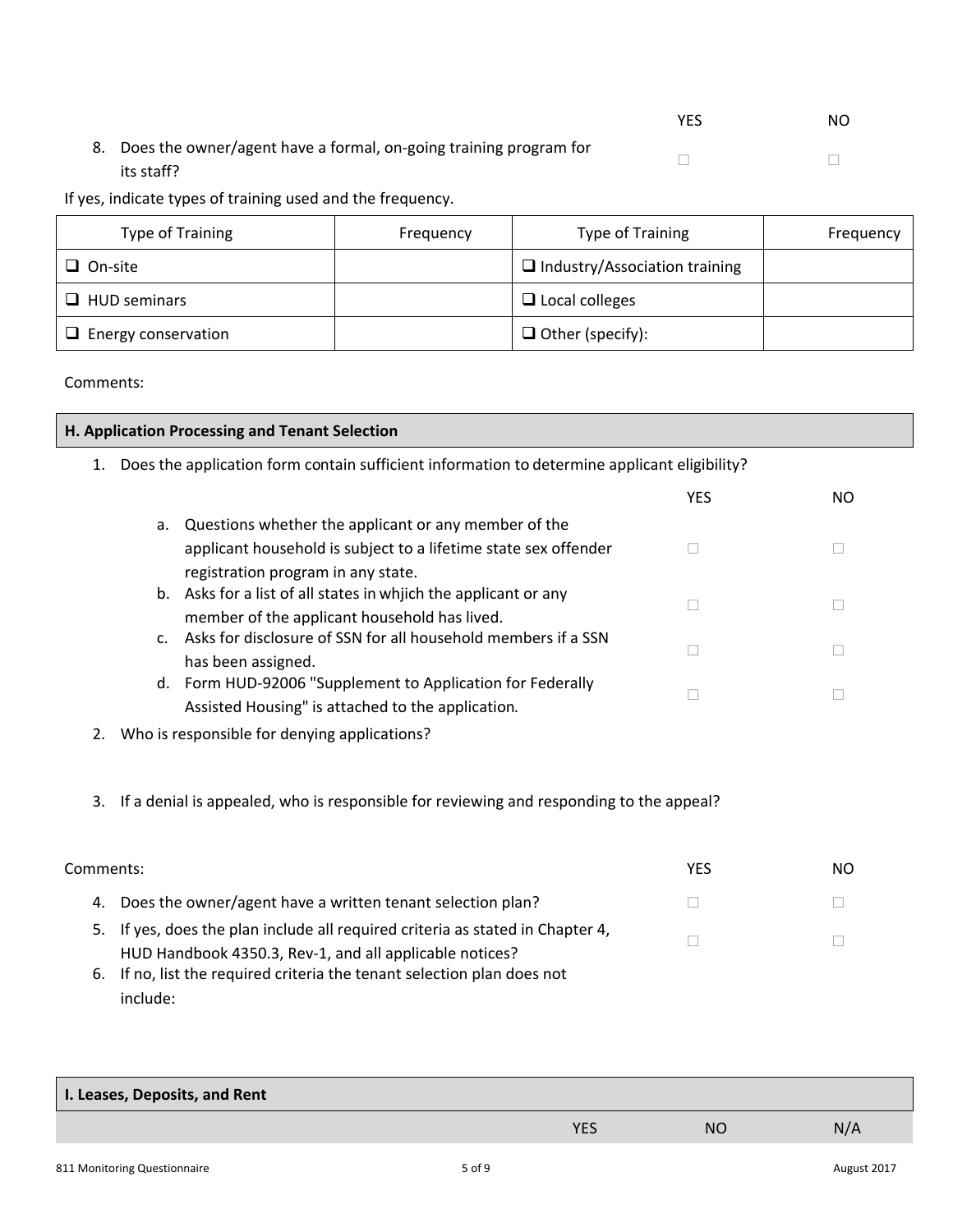| 1. | If approval is required, are rent increase requests<br>submitted timely?                                                        |                          | $\Box$ | $\Box$                      | $\Box$                   |
|----|---------------------------------------------------------------------------------------------------------------------------------|--------------------------|--------|-----------------------------|--------------------------|
| 2. | What is the effective date of the last rent adjustment?                                                                         |                          |        |                             |                          |
| 3. | If there is a utility allowance, what is the effective date of the last utility allowance adjustment?                           |                          |        |                             |                          |
| 4. | What is the date of approval?                                                                                                   |                          |        |                             |                          |
| 5. | What is the term of the subsidy contract?                                                                                       |                          |        |                             |                          |
| 6. | Date the subsidy contract term ends?                                                                                            |                          |        |                             |                          |
|    |                                                                                                                                 |                          |        | <b>YES</b>                  | <b>NO</b>                |
| 7. | Have modifications been made to the HUD model lease?                                                                            |                          |        | $\Box$                      | $\Box$                   |
| 8. | If yes, has the lease and/or lease addenda in use been approved by<br>HUD? (This does not include lease addenda issued by HUD). |                          |        | $\Box$                      | $\Box$                   |
| 9. | Aside from rents and security deposits, what other charges are assessed (replacement keys, lockouts, etc.)?                     |                          |        |                             |                          |
|    | List the type and amount of any of these charges:                                                                               |                          |        |                             |                          |
|    |                                                                                                                                 | <b>YES</b>               |        | <b>NO</b>                   | N/A                      |
|    | If other charges aside from rents and security<br>deposits are assessed, have they been approved<br>by HUD?                     | $\Box$                   |        | $\Box$                      | П                        |
|    |                                                                                                                                 |                          |        | <b>YES</b>                  | <b>NO</b>                |
|    | 10. Do you assess late fees to the 811 units?                                                                                   |                          |        | $\Box$                      | $\Box$                   |
|    | <b>J. Eviction Procedures</b>                                                                                                   |                          |        |                             |                          |
| 1. | Number of evictions completed in the past 12 months (if none, skip to<br>question 5) :                                          |                          |        |                             |                          |
|    |                                                                                                                                 |                          |        | <b>YES</b>                  | <b>NO</b>                |
|    | 2. Are tenants notified of termination of tenancy in accordance with HUD<br>requirements?                                       |                          |        | $\Box$                      | $\overline{\phantom{a}}$ |
| 3. | Are eviction procedures initiated timely when warranted?                                                                        |                          |        |                             |                          |
| 4. | Please document the following:                                                                                                  |                          |        |                             |                          |
|    | Average cost per eviction: \$<br>a.                                                                                             |                          |        |                             |                          |
|    | Eviction handled by :<br>b.                                                                                                     |                          |        |                             |                          |
|    | Owner/Agent                                                                                                                     | $\Box$ Attorney on staff |        | $\Box$ Attorney on contract | $\Box$ Attorney on call  |
|    |                                                                                                                                 | <b>YES</b>               |        | <b>NO</b>                   | N/A                      |
|    |                                                                                                                                 |                          |        |                             |                          |
| 5. | Has the Owner/Agent pursued eviction for all<br>individuals subject to a lifetime sex offender                                  |                          |        |                             |                          |

 $\overline{\phantom{0}}$ 

 $\overline{\phantom{a}}$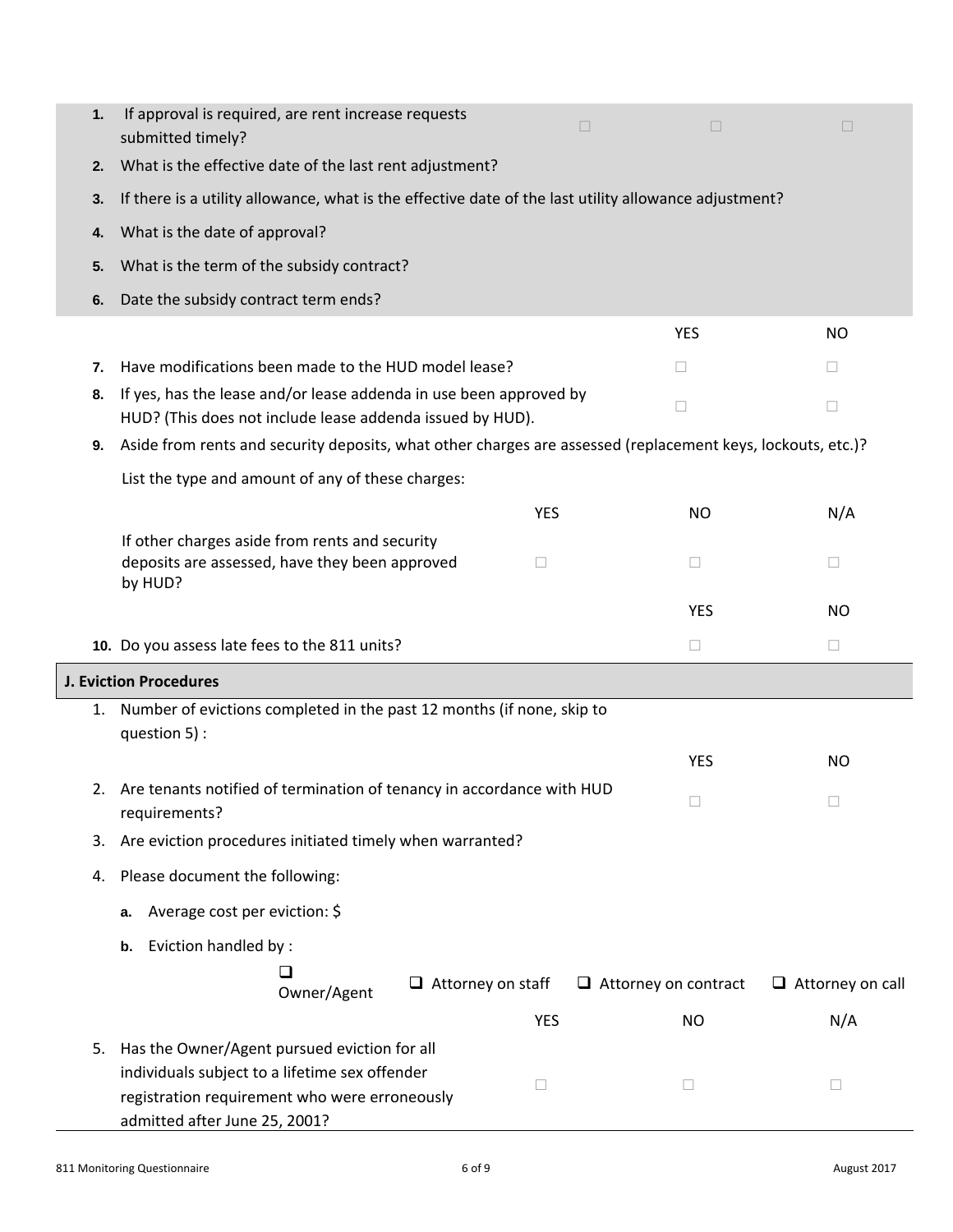|    | K. EIV and TRACS System Compliance                                                                                                                                                                                                             |                          |              |
|----|------------------------------------------------------------------------------------------------------------------------------------------------------------------------------------------------------------------------------------------------|--------------------------|--------------|
| 1. | Does review of the EIV reports listed below include information that needs a resolution or explanation by the<br>Owner/Agent?                                                                                                                  |                          |              |
|    |                                                                                                                                                                                                                                                | <b>YES</b>               | <b>NO</b>    |
|    | Income Discrepancy Report<br>a.                                                                                                                                                                                                                | $\Box$                   | $\Box$       |
|    | New Hires Report<br>b.                                                                                                                                                                                                                         | $\Box$                   | $\Box$       |
|    | Failed EIV Pre-Screening Report<br>c.                                                                                                                                                                                                          | $\Box$                   | $\Box$       |
|    | <b>Failed Verification Report</b><br>d.                                                                                                                                                                                                        | $\Box$                   | $\Box$       |
|    | <b>Deceased Tenants Report</b><br>e.                                                                                                                                                                                                           | $\Box$                   | $\Box$       |
|    | Multiple Subsidy Report<br>f.                                                                                                                                                                                                                  | $\Box$                   | $\Box$       |
|    |                                                                                                                                                                                                                                                | <b>YES</b>               | <b>NO</b>    |
| 2. | Are monthly rental subsidy vouchers submitted on time?                                                                                                                                                                                         | $\Box$                   | $\Box$       |
| 3. | Is tenant certification data submitted to TRACS to support the voucher<br>billing?                                                                                                                                                             | $\Box$                   | $\Box$       |
| 4. | Does the owner/agent have access to EIV?                                                                                                                                                                                                       | □                        | □            |
| 5. | Does the EIV Coordinator(s) have an owner approval letter(s)<br>authorizing access to EIV?                                                                                                                                                     | П                        | $\Box$       |
| 6. | Does the owner/agent and/or EIV Coordinator have:                                                                                                                                                                                              |                          |              |
|    | An initial and currently approved EIV Coordinator Access<br>а.<br>Authorization Form (CAAF) on file for each person designated by<br>the owner as an EIV Coordinator?<br>An initial and currently approved EIV User Access Authorization<br>b. | $\Box$                   | □            |
|    | Form (UAAF) on file for each person designated by the EIV<br>Coordinator as an EIV User?<br>c. Signed copies of the EIV Rules of Behavior for Individuals without                                                                              | $\Box$                   | $\Box$       |
|    | access to the EIV system, who use EIV reports and/or data to<br>perform their job functions?                                                                                                                                                   | $\overline{\phantom{a}}$ | $\mathbf{I}$ |
|    | 7. Is there evidence that staff with access to the EIV system or to EIV<br>reports take annual security awareness training?                                                                                                                    | H                        | $\mathbf{I}$ |
|    | 8. Is the owner's/agent 's Rules of Behavior for TRACS current (within<br>last 12 months) and on file?                                                                                                                                         | $\Box$                   | П            |
|    | 9. Is the owner's/agent's completed annual TRACS "Security Training<br>Certificate" current, on file and dated within 30 days of the date of the<br>"Rules of Behavior"?                                                                       | □                        | □            |
|    | 10. Does the owner/agent have an EIV security policy that includes:                                                                                                                                                                            | <b>YES</b>               | NO.          |
|    | <b>Technical safeguards</b><br>a.                                                                                                                                                                                                              | $\Box$                   | $\Box$       |
|    | Administrative safeguards<br>b.                                                                                                                                                                                                                | □                        | □            |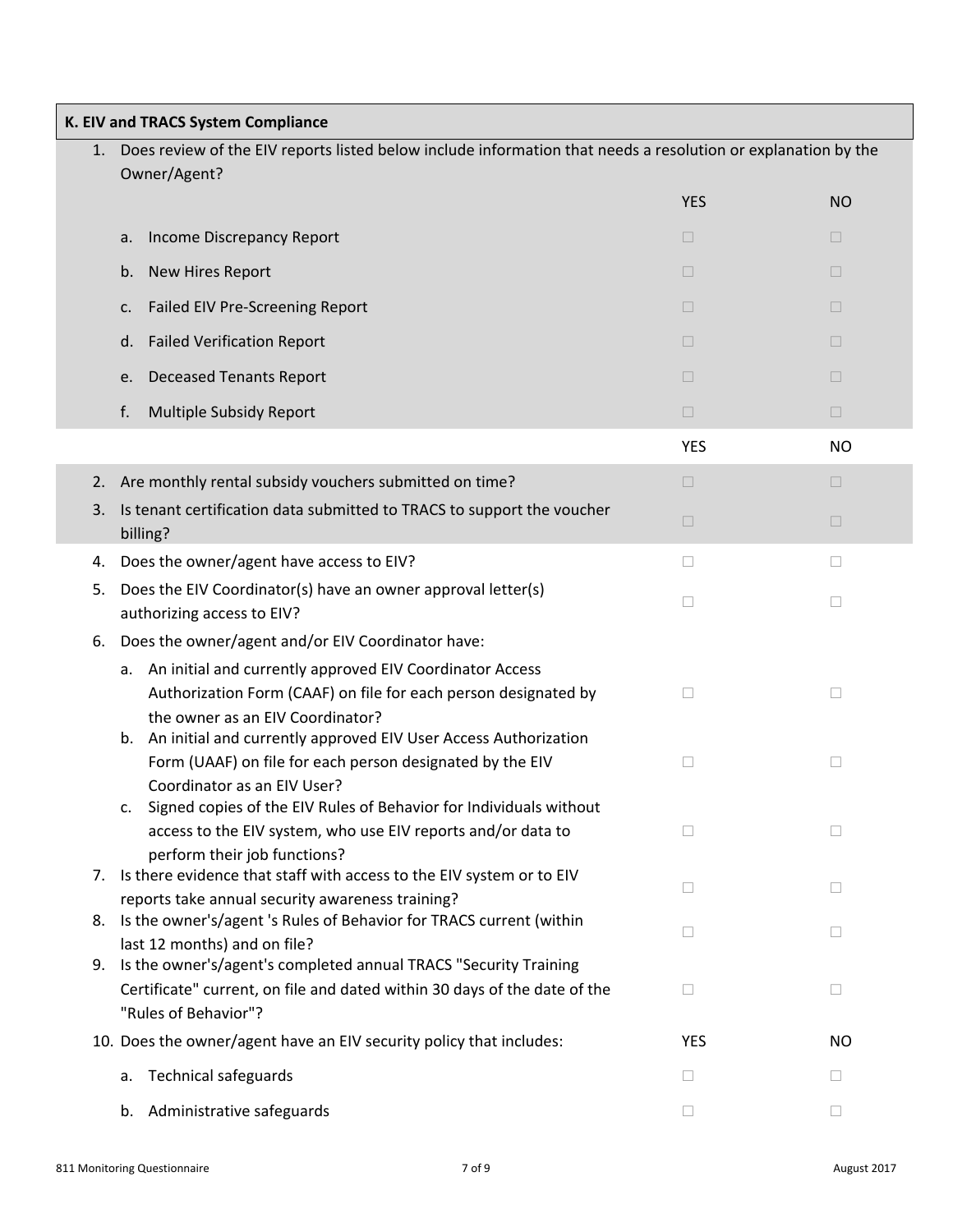| c. Physical safeguards                                                                                                                                                                                     | $\Box$     |                |
|------------------------------------------------------------------------------------------------------------------------------------------------------------------------------------------------------------|------------|----------------|
| 11. Is there any indication that the O/A is not adhering to their EIV<br>security policy?                                                                                                                  | $\Box$     | $\Box$         |
| 12. Is EIV data being improperly shared with other entities (e.g., state<br>officials monitoring LIHTC projects, RHS staff, or Service Coordinators<br>not participating in the re-certification process)? | П          | $\Box$         |
| 13. Have the tenant and all third-parties, including social workers, that<br>have assisted the tenant in the recertification process signed a Tenant<br>Consent for Disclosure of EIV Information?         | П          | $\Box$         |
| 14. Does the owner/agent have an EIV Use Policy that describes the use of<br>the following reports?                                                                                                        | <b>YES</b> | <b>NO</b>      |
| a. Summary report                                                                                                                                                                                          | $\Box$     | $\Box$         |
| New Hires Report<br>b.                                                                                                                                                                                     | П          | $\Box$         |
| No Income Report<br>c.                                                                                                                                                                                     | П          | П              |
| Failed EIV Pre-Screening Report<br>d.                                                                                                                                                                      | $\Box$     | $\Box$         |
| Failed Verification Report (failed SSA identity test)<br>e.                                                                                                                                                | $\Box$     | $\Box$         |
| <b>Existing Tenant Search</b><br>f.                                                                                                                                                                        | П          | $\mathbb{R}^n$ |
| Multiple Subsidy Report<br>g.                                                                                                                                                                              | П          | $\Box$         |
| <b>Deceased Tenant Report</b><br>h.                                                                                                                                                                        | П          | $\Box$         |
| Comments:                                                                                                                                                                                                  | <b>YES</b> | <b>NO</b>      |
| 15. Does the Use Policy comply with HUD's usage requirements?                                                                                                                                              | $\Box$     | $\Box$         |
| 16. Is the owner/agent using TRACS queries to review and monitor their<br>transmission?                                                                                                                    | П          | $\Box$         |
| 17. Is the owner/agent following up and correcting deficiencies identified<br>in TRACS data?                                                                                                               | H          | H              |

| Comments: |  |
|-----------|--|
|-----------|--|

| <b>L. Tenant Concerns</b> |                                                                           |            |           |
|---------------------------|---------------------------------------------------------------------------|------------|-----------|
|                           |                                                                           | <b>YES</b> | <b>NO</b> |
|                           | 1. Are there any unresolved findings from previous management<br>reviews? |            |           |
|                           | If yes, please specify:                                                   |            |           |

**2.** Review complaints, congressional inquiries, etc., received within the past 12 months regarding the overall management practices. Provide a general description below and attach applicable documentation.

| Issue/Complaint | <b>Status</b> |
|-----------------|---------------|
|                 |               |